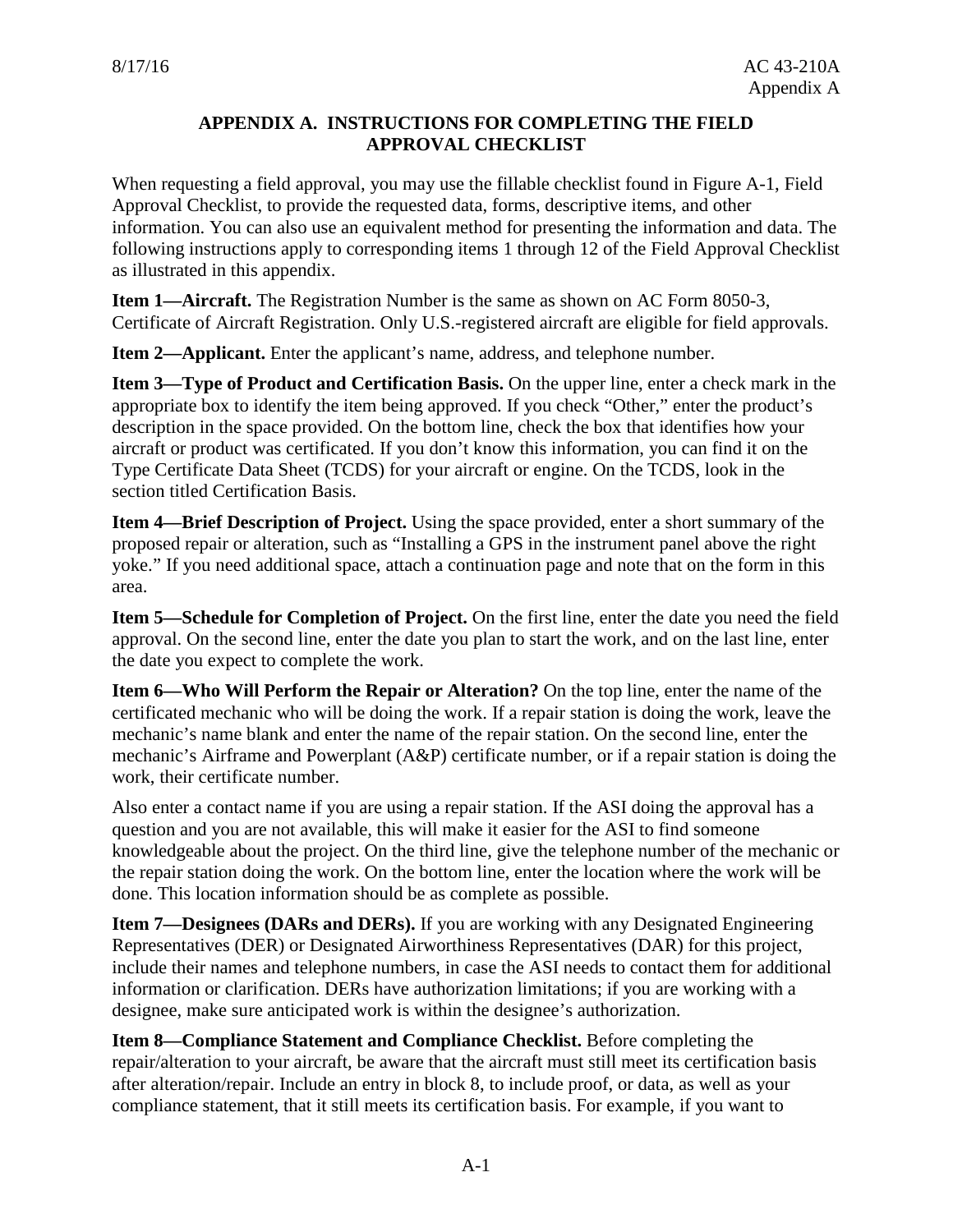modify the wheels of your small airplane, you would ensure the altered wheels still conform to Title 14 of the Code of Federal Regulations (14 CFR) part 23, § 23.731. The compliance checklist will list affected 14 CFR/Civil Air Regulations (CAR) and indicate how the applicant showed compliance. The person doing the repair or alteration creates this checklist, and should address each section of the regulations applicable to the project. Appendix 2 has a sample compliance checklist format.

**Item 9—Previous Alterations or Repairs that May be Affected by This Alteration.** Review the aircraft's records to determine if there are any modifications, Supplemental Type Certificates (STC), alterations, or repairs that could conflict with the proposed repair/alteration. If the prior applicant completed an FAA Form 337 for repairs/alterations that might be affected, include it. If the prior applicant made a logbook entry concerning the work done, make a copy of that entry and include it in your package. Photographs and drawings of previous alterations/repairs that might be a factor can also be very helpful.

**Item 10—Maintenance Information.** In this attachment, describe how to maintain the altered/repaired part of the aircraft airworthy. This might include 100-hour or annual inspections. These should be specific instructions, including (1) inspection items, (2) minimum or maximum measurements of parts for wear or deterioration, (3) troubleshooting, (4) functional checks, (5) installation and removal procedures, and (6) servicing requirements, such as fluid change intervals or lubrication schedules. Figure 5-1 provides guidance and a sample checklist for creating maintenance information.

**Item 11—Aircraft Flight Manual Supplement (AFMS).** If you have an AFMS for your alteration, include a copy of it. Guidance for creating an AFMS is available in Advisory Circular (AC) 23-8, Flight Test Guide for Certification of Part 23 Airplanes, as amended. Appendix 5 of AC 23-8 has a sample format that you can use.

**Item 12—Data Attached.** If the data you are attaching is included on this list, check the appropriate box. If you have data or information not included in this list, check the box labeled "Other" and enter in the space provided a short description of what you are including.

**Item 13—For All the Data Submitted.** Review all data submitted and determine if the data meets the requirements listed. Check the appropriate box after review.

**Item 14—FAA Use Only.** Don't write or mark in this area—it is for FAA use only.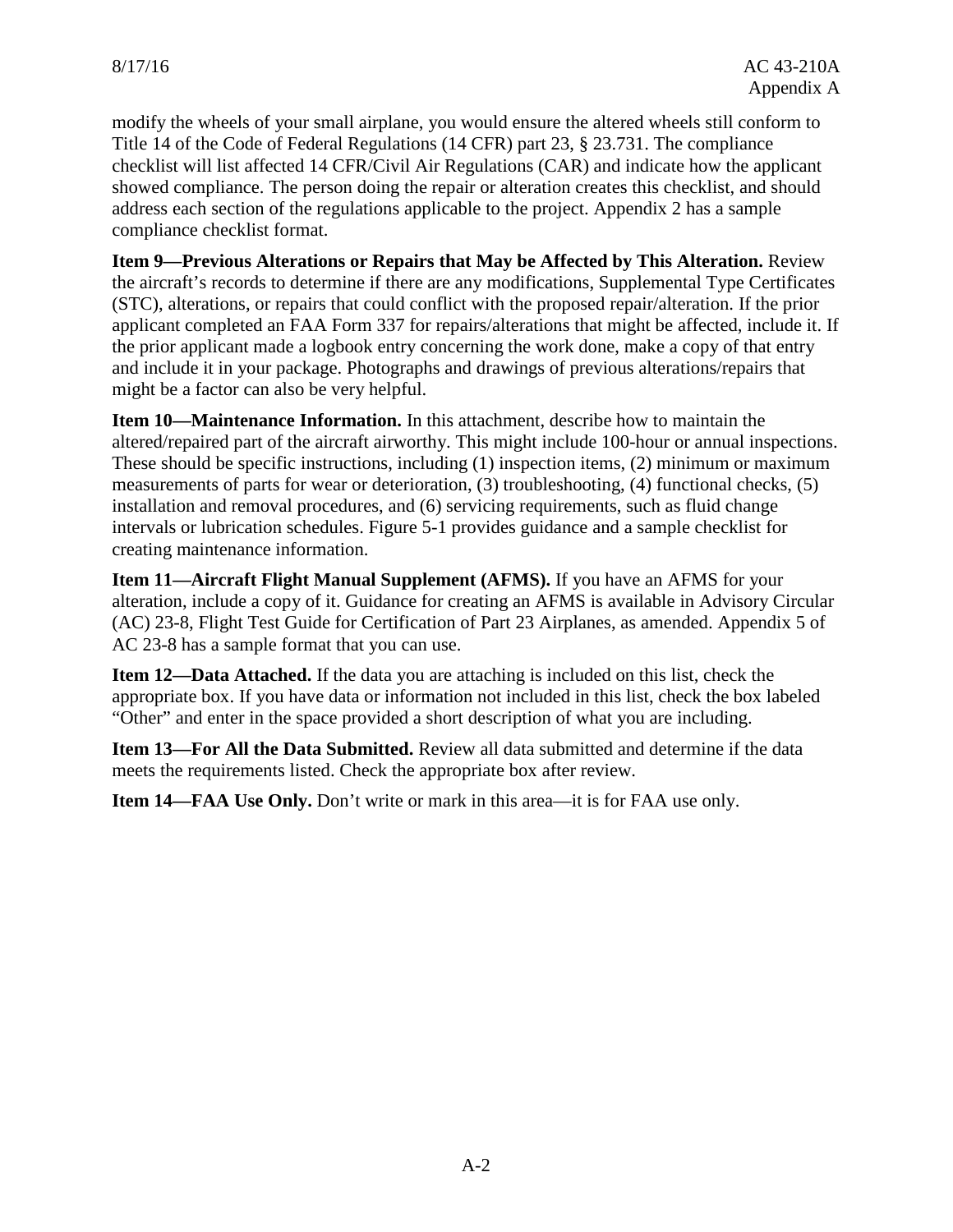## **Figure A-1. Field Approval Checklist**

| <b>FIELD APPROVAL CHECKLIST</b>                                                                                                             |                            |              |                          |       |               |  |
|---------------------------------------------------------------------------------------------------------------------------------------------|----------------------------|--------------|--------------------------|-------|---------------|--|
| Instructions: Print or type all entries. This information should be as complete as possible prior<br>to an initial discussion with the FAA. |                            |              |                          |       |               |  |
| 1. Aircraft                                                                                                                                 | Make                       |              | Model                    |       |               |  |
|                                                                                                                                             | <b>Registration Number</b> |              | Serial Number            |       |               |  |
|                                                                                                                                             | N                          |              |                          |       |               |  |
| 2. Applicant                                                                                                                                | Name                       |              | Address/Telephone Number |       |               |  |
|                                                                                                                                             |                            |              |                          |       |               |  |
| 3. Type of Product and Certification Basis                                                                                                  |                            |              |                          |       |               |  |
| $\Box$ Airframe<br>$\Box$ Engine<br>$\Box$ Appliance<br>10ther                                                                              |                            |              |                          |       |               |  |
| For an appliance or "Other" list:                                                                                                           |                            |              |                          |       |               |  |
| Manufacturer:                                                                                                                               |                            |              |                          |       |               |  |
| Part Number:                                                                                                                                |                            |              |                          |       |               |  |
| Serial Number:                                                                                                                              |                            |              |                          |       |               |  |
| $\Box$ Part 23<br>$\Box$ Part 25<br>$\Box$ Part 27<br>$\Box$ Part 29<br>$\Box$ Part 31<br>$\Box$ Part 33                                    |                            |              |                          |       |               |  |
| $\Box$ CAR 3                                                                                                                                | $CAR_{4(a)}$<br>CAR 4(b)   | $\Box$ CAR 6 | $\Box$ CAR 7             | CAR 8 | $\Box$ CAR 13 |  |
| <b>4. Brief Description of Project</b>                                                                                                      |                            |              |                          |       |               |  |
| $\Box$ Repair<br>Alteration                                                                                                                 |                            |              |                          |       |               |  |
|                                                                                                                                             |                            |              |                          |       |               |  |
|                                                                                                                                             |                            |              |                          |       |               |  |
| 5. Schedule for Completion of Project                                                                                                       |                            |              |                          |       |               |  |
|                                                                                                                                             |                            |              |                          |       |               |  |
| Date when field approval is needed:<br>Date when work is to begin:                                                                          |                            |              |                          |       |               |  |
| Date for ASI visit (projected):                                                                                                             |                            |              |                          |       |               |  |
| Projected completion date for project:                                                                                                      |                            |              |                          |       |               |  |
| 6. Who Will Perform the Repair or Alteration?                                                                                               |                            |              |                          |       |               |  |
| Mechanic's name:                                                                                                                            |                            | <b>or</b>    | Repair station:          |       |               |  |
| Certificate no:                                                                                                                             |                            |              |                          |       |               |  |
| Contact person at the facility:                                                                                                             |                            |              |                          |       |               |  |
| Telephone number:                                                                                                                           |                            |              |                          |       |               |  |
| Location where alteration/repair will be accomplished:                                                                                      |                            |              |                          |       |               |  |
|                                                                                                                                             |                            |              |                          |       |               |  |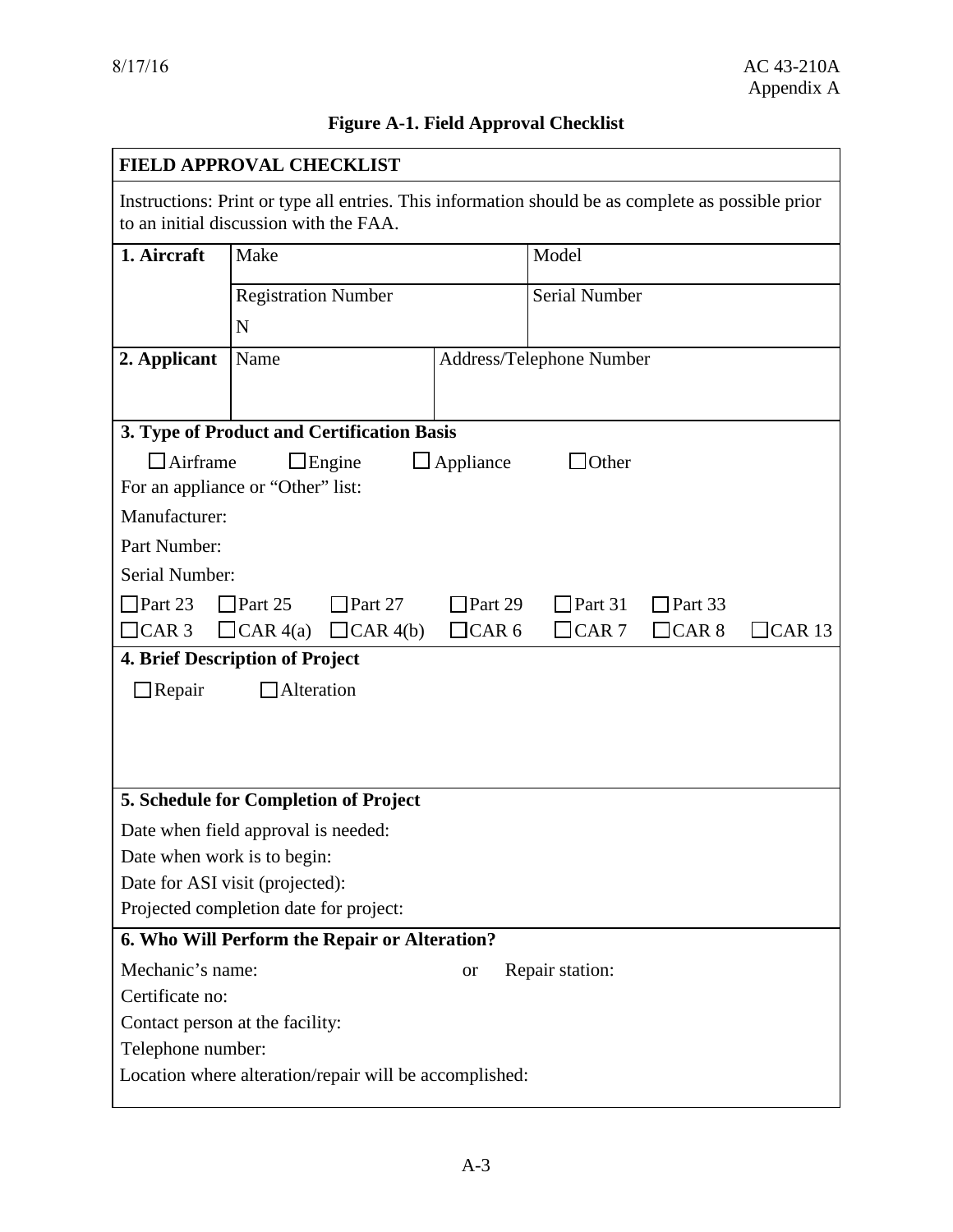| <b>FIELD APPROVAL CHECKLIST</b>                                                                                                                                                                                                                                                    |                                                                                               |  |  |  |  |
|------------------------------------------------------------------------------------------------------------------------------------------------------------------------------------------------------------------------------------------------------------------------------------|-----------------------------------------------------------------------------------------------|--|--|--|--|
| $\Box$ None<br>7. Designees (DARs, DERs, or ODAs)                                                                                                                                                                                                                                  |                                                                                               |  |  |  |  |
| Designated Engineering Representatives (DER), Designated Airworthiness Representatives<br>(DAR), or Organization Designation Authorization (ODA):                                                                                                                                  |                                                                                               |  |  |  |  |
| Name:                                                                                                                                                                                                                                                                              | Telephone number:                                                                             |  |  |  |  |
| Name:                                                                                                                                                                                                                                                                              | Telephone number:                                                                             |  |  |  |  |
| 8. Compliance Statement and Compliance Checklist                                                                                                                                                                                                                                   |                                                                                               |  |  |  |  |
| Attach the Compliance Checklist you completed.                                                                                                                                                                                                                                     |                                                                                               |  |  |  |  |
| with previously installed equipment?                                                                                                                                                                                                                                               | 9. Previous Repairs or Alterations Affected by This Alteration. Is this alteration compatible |  |  |  |  |
| 10. Maintenance Information and/or Instructions for Continued Airworthiness (ICA)                                                                                                                                                                                                  |                                                                                               |  |  |  |  |
| $\Box$ No<br>Maintenance information attached? $\Box$ Yes<br>Reference these in block 8 of FAA Form 337.                                                                                                                                                                           |                                                                                               |  |  |  |  |
| 11. Aircraft Flight Manual Supplement (AFMS)                                                                                                                                                                                                                                       |                                                                                               |  |  |  |  |
| Do you have an AFMS? $\Box$ Yes                                                                                                                                                                                                                                                    | $\Box$ No<br>If yes, attach a copy.                                                           |  |  |  |  |
| 12. Data Attached                                                                                                                                                                                                                                                                  |                                                                                               |  |  |  |  |
| $\Box$ Proposed FAA Form 337<br>Material list<br>Processes<br>Specifications<br>$\Box$ Previous field approvals<br>$\Box$ FAA Form(s) 8110-3<br>Serviceable tags<br>Placards<br>$\Box$ Test data and/or flight test data<br>Load analysis (electrical and/or structural)<br>Other: | Description of alteration, including drawings, schematics, and diagrams                       |  |  |  |  |
|                                                                                                                                                                                                                                                                                    |                                                                                               |  |  |  |  |